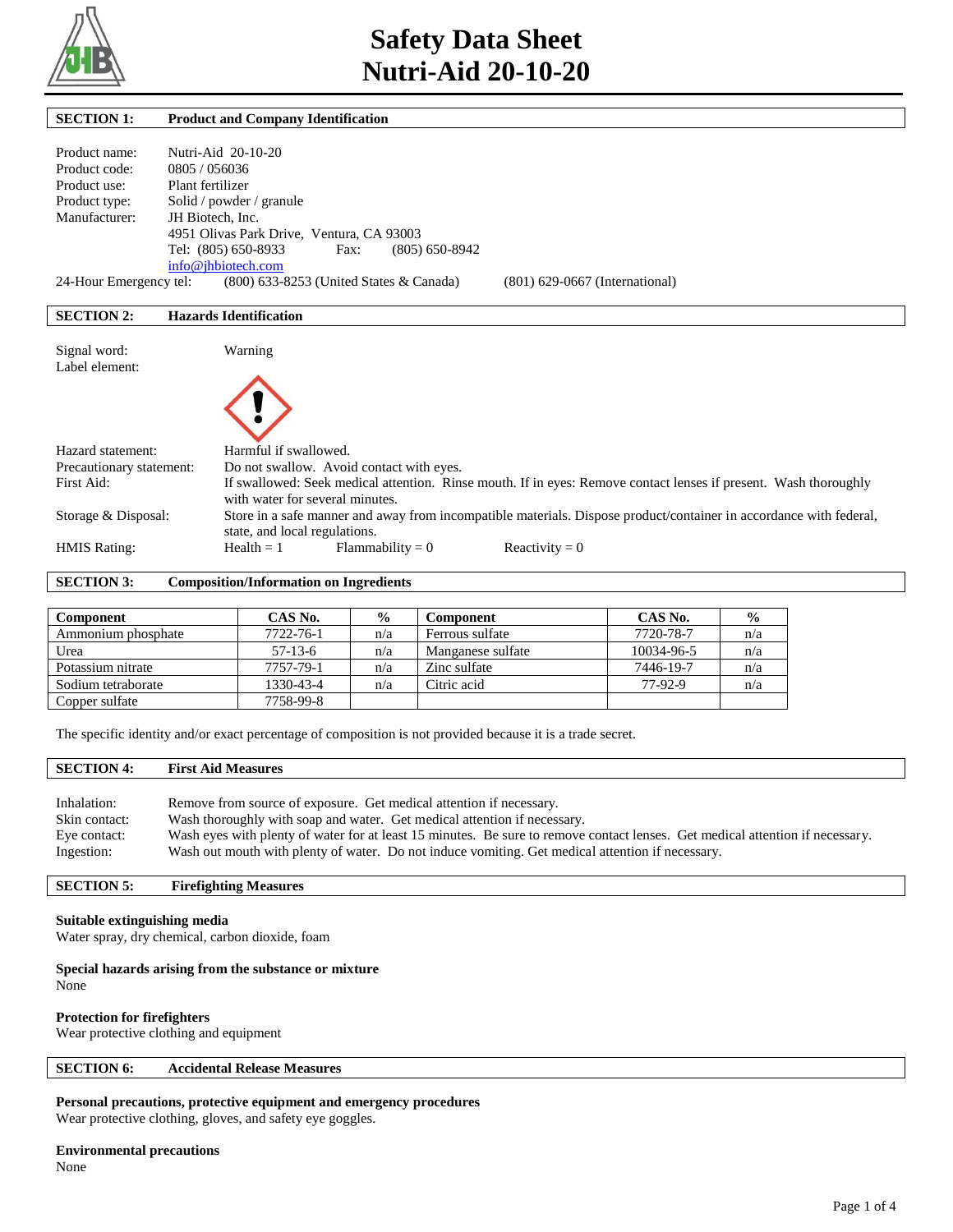

# **Safety Data Sheet Nutri-Aid 20-10-20**

## **Methods and material for containment and cleaning up**

Contain all spills and leaks to prevent discharge into the environment. Use appropriate tools to transfer spill material to proper disposal container. Or recover material and use it for its intended purpose.

## **SECTION 7: Handling and Storage**

### **Precautions for safe handling**

Avoid overheating or freezing

### **Conditions for safe storage, including any incompatibilities**

Store in a cool, dry, well-ventilated area away from direct sunlight. Store away from incompatible materials.

# **SECTION 8: Exposure Controls/Personal Protection**

### **Exposure controls**

Product has no occupational exposure limits. Avoid inhaling dusts or vapors. Practice good industrial hygiene and safety.

|                                               | OSHA PEL (8 hr TWA) | NIOSH REL (10 hr TWA)                                                               | ACGIH Threshold Limit Value (8 hr TWA) |
|-----------------------------------------------|---------------------|-------------------------------------------------------------------------------------|----------------------------------------|
| Nuisance dust (total)                         | $15 \text{ mg/m}^3$ | n/a                                                                                 | n/a                                    |
| Nuisance dust (resp)                          | $5 \text{ mg/m}^3$  | n/a                                                                                 | n/a                                    |
| <b>Personal protection</b><br>Eye protection: |                     | Eye protection is not required. To avoid contact with eyes, use safety eye goggles. |                                        |

### Skin protection: Wear protective clothing as necessary to minimize contact. Use chemical resistant gloves.

Respiratory protection: Not required. Wear approved respiratory equipment if necessary.

# **SECTION 9: Physical and Chemical Properties**

### **Information on basic physical and chemical properties**

| Appearance                     | Off white powder                       | Vapor pressure                   | Not applicable   |
|--------------------------------|----------------------------------------|----------------------------------|------------------|
| Odor                           | No odor                                | Vapor density                    | Not applicable   |
| pH                             | Not applicable                         | <b>Relative density</b>          | $1.30$ g/ml      |
| <b>Physical state</b>          | Solid                                  | <b>Solubility</b>                | Soluble in water |
| Melting point / Freezing point | > $100^{\circ}$ C / 212 <sup>o</sup> F | <b>Partition coefficient</b>     | Not applicable   |
| <b>Boiling point</b>           | Not applicable                         | <b>Auto-ignition temperature</b> | Not applicable   |
| <b>Flash point</b>             | Not applicable                         | <b>Decomposition temperature</b> | Not applicable   |
| <b>Evaporation rate</b>        | Not applicable                         | <b>Viscosity</b>                 | Not viscous      |
| <b>Flammability</b>            | Non-flammable                          | <b>Explosive properties</b>      | Non-explosive    |
| <b>Explosive limits</b>        | Not applicable                         | <b>Oxidizing properties</b>      | Oxidizer         |

**SECTION 10: Stability and Reactivity** 

# **Reactivity**

None

### **Chemical stability**

Product is stable.

## **Possibility of hazardous reactions**

Under normal conditions, hazardous reaction will not occur.

**Conditions to avoid**

Avoid heat

### **Incompatible materials** Not available

# **Hazardous decomposition products**

Ammonia, Nitrogen oxides

### **SECTION 11: Toxicological Information**

### **Information on toxicological effects**

| Acute toxicity: | Harmful if swallowed                    |
|-----------------|-----------------------------------------|
| Irritation:     | May cause eye or respiratory irritation |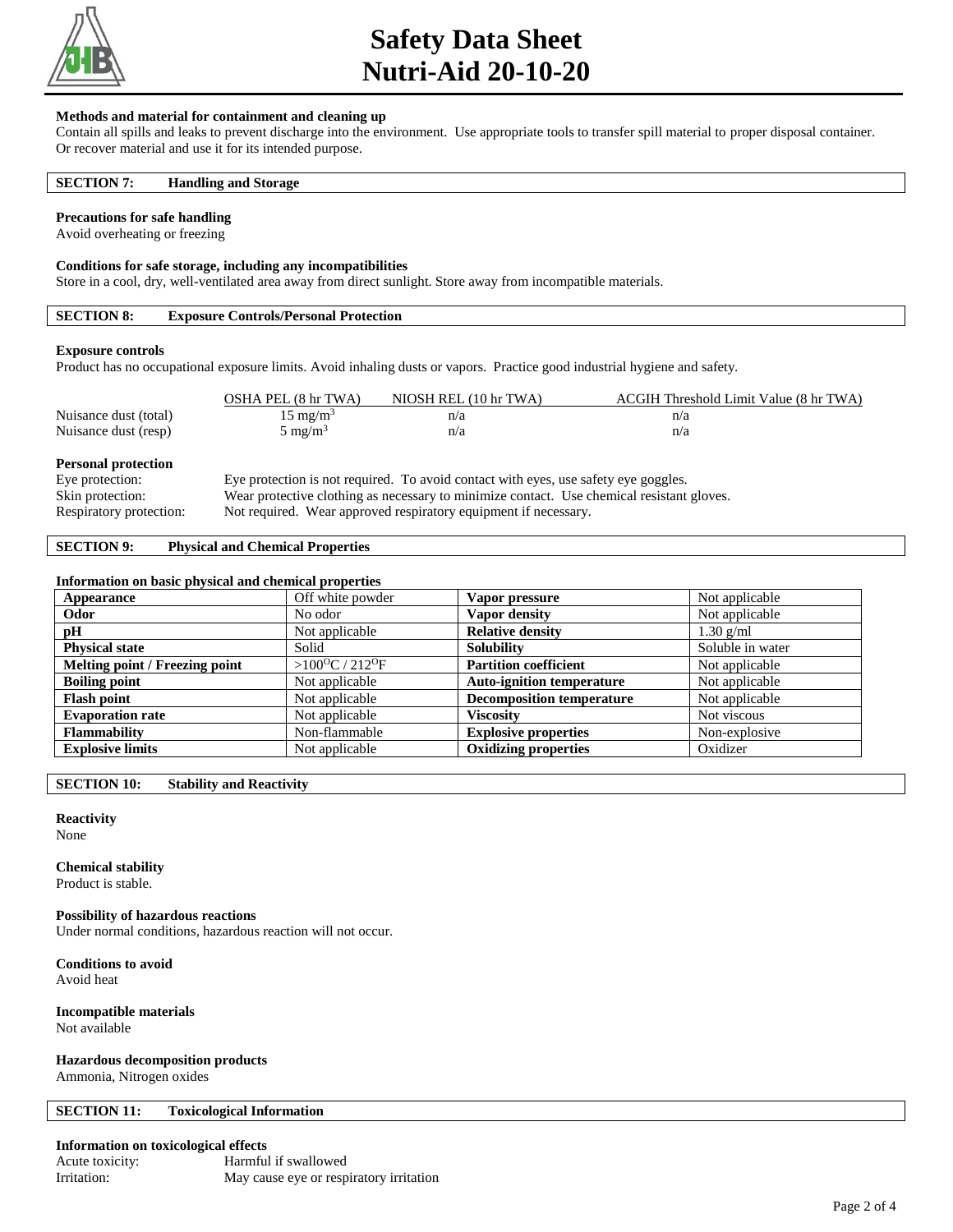

# **Safety Data Sheet Nutri-Aid 20-10-20**

| Not known to be corrosive            |
|--------------------------------------|
| Not known to cause sensitization     |
| Not known to be toxic                |
| Not known to be carcinogenic         |
| Not known to be mutagenic            |
| Not known to cause reproductive harm |
|                                      |

# **SECTION 12: Ecological Information**

## **Ecotoxicity**

Not hazardous

## **Persistence and degradability**

Not available

# **Bioaccumulative potential**

Not available

# **Mobility in soil**

Soluble in water and may disperse in soil.

**SECTION 13: Disposal Considerations** 

### **Waste treatment methods**

Dispose of product in accordance with federal, state, and local regulations. Consult with qualified representative for proper disposal or treatment.

### **SECTION 14: Transport Information**

### **DOT**

Not regulated by U.S. DOT as hazardous material.

| UN number:                                   | Not applicable |
|----------------------------------------------|----------------|
| UN proper shipping name:                     | Not applicable |
| Transport hazard class(es):                  | Not applicable |
| Packing group:                               | Not applicable |
| Environmental hazards:                       | Not applicable |
| Special precautions for user: Not applicable |                |

## **IATA**

Not dangerous goods

### **IMDG**

Not dangerous goods

# **SECTION 15: Regulatory Information**

## **CERCLA**

This product contains one or more substances regulated as a hazardous substance under the Comprehensive Environmental Response Compensation and Liability Act (CERCLA) (40 CFR 302).

Copper sulfate (CAS # 7758-99-8) Manganese sulfate (CAS# 10034-96-5) Zinc sulfate (CAS # 7446-19-7)

## **SARA 311/312 Hazards**

| Acute Health Hazard:               | Nο |
|------------------------------------|----|
| Chronic Health Hazard:             | No |
| Fire Hazard:                       | Nο |
| Sudden Release of Pressure Hazard: | Nο |
| Reactive Hazard:                   | Nο |

### **SARA 313**

Copper sulfate (CAS # 7758-99-8) is subject to reporting levels established by SARA Title III, Section 313. Manganese sulfate (CAS# 10034-96-5) is subject to reporting levels established by SARA Title III, Section 313. Potassium nitrate (CAS # 7757-79-1) is subject to reporting levels established by SARA Title III, Section 313. Zinc sulfate (CAS # 7446-19-7) is subject to reporting levels established by SARA Title III, Section 313.